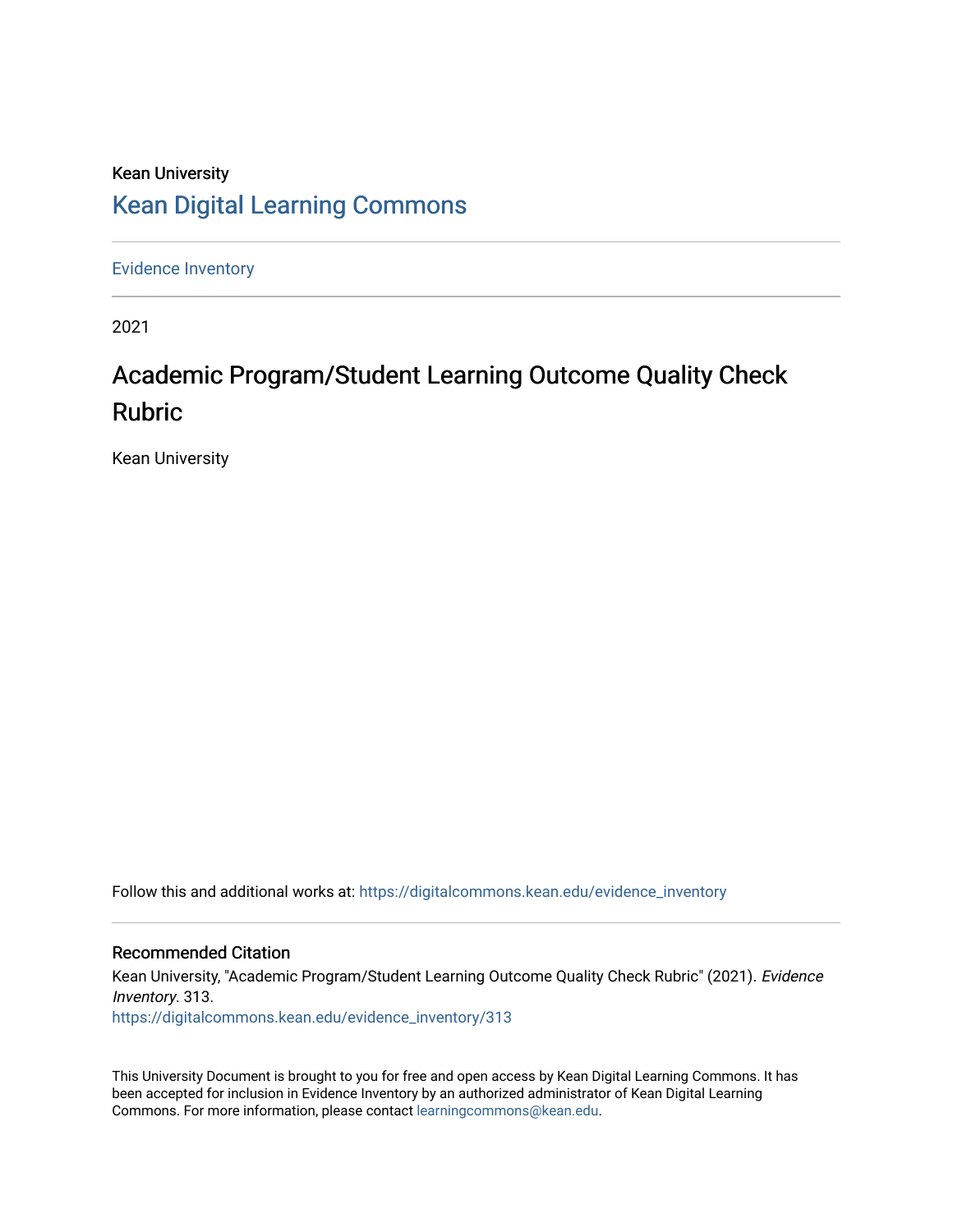### Academic Program/Student Learning Outcome Quality Check Rubric

#### Abstract

Academic Program/Student Learning Outcome Quality Check Rubric

#### Keywords

PSLO, quality check, rubric